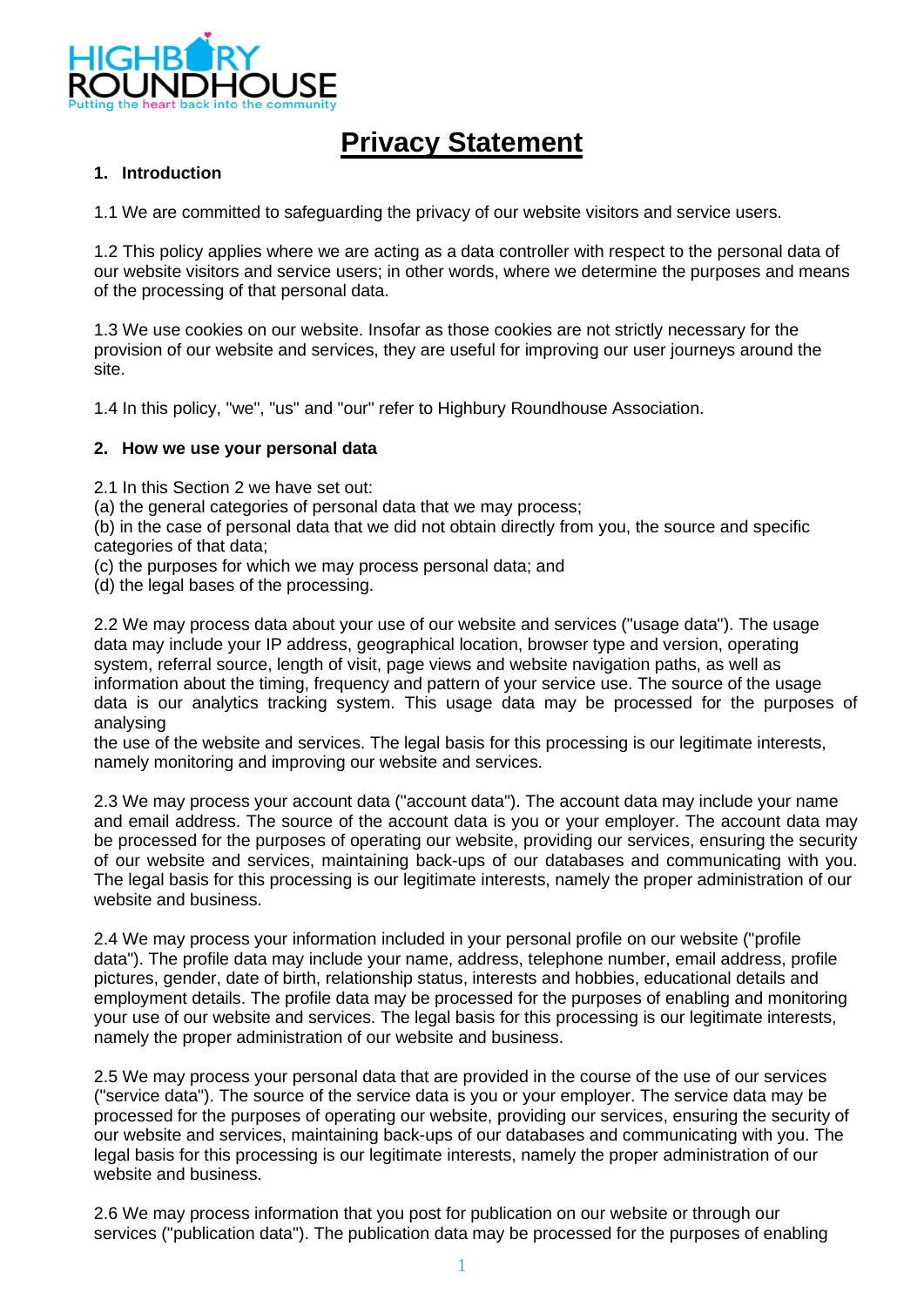such publication and administering our website and services. The legal basis for this processing is our legitimate interests, namely the proper administration of our website and business.

2.7 We may process information contained in any enquiry you submit to us regarding goods and/or services ("enquiry data"). The enquiry data may be processed for the purposes of offering, marketing and selling relevant goods and/or services to you.

2.8 We may process information relating to our customer relationships, including customer contact information ("customer relationship data"). The customer relationship data may include your name, your employer, your job title or role, your contact details, and information contained in communications between us and you or your employer. The source of the customer relationship data is you or your employer. The customer relationship data may be processed for the purposes of managing our relationships with customers, communicating with customers, keeping records of those communications and promoting our products and services to customers. The legal basis for this processing is our legitimate interests, namely the proper management of our customer relationships.

2.9 We may process information relating to transactions, including purchases of goods and services that you enter into with us and/or through our website ("transaction data"). The transaction data may include your contact details, your card details and the transaction details. The transaction data may be processed for the purpose of supplying the purchased goods and services and keeping proper records of those transactions. The legal basis for this processing is the performance of a contract between you and us and/or taking steps, at your request, to enter into such a contract and our legitimate interests, namely the proper administration of our website and business.

2.10 We may process information that you provide to us for the purpose of subscribing to our email notifications and newsletters ("notification data"). The notification data may be processed for the purposes of sending you the relevant notifications and newsletters. The legal basis for this processing is consent.

2.11 We may process information contained in or relating to any communication that you send to us ("correspondence data"). The correspondence data may include the communication content and metadata associated with the communication. Our website will generate the metadata associated with communications made using the website contact forms. The correspondence data may be processed for the purposes of communicating with you and record-keeping. The legal basis for this processing is our legitimate interests, namely the proper administration of our website and business and communications with users.

2.12 Please do not supply any other person's personal data to us, unless we prompt you to do so.

## **3. Providing your personal data to others**

3.1 We may disclose your personal data to other departments within our organisation for example you may have provided us with information about accessing a fitness class, we may then share that information with our after school club our other areas where we provide services. Insofar as reasonably necessary for the purposes, and on the legal bases, set out in this policy.

3.2 We may disclose your personal data to our insurers and/or professional advisers insofar as reasonably necessary for the purposes of obtaining or maintaining insurance coverage, managing risks, obtaining professional advice, or the establishment, exercise or defence of legal claims, whether in court proceedings or in an administrative or out-of-court procedure.

3.3 We may disclose your enquiry data to one or more of those selected third party suppliers of goods and services identified on our website for the purpose of enabling them to contact you so that they can offer, market and sell to you relevant goods and/or services. Each such third party will act as a data controller in relation to the enquiry data that we supply to it; and upon contacting you, each such third party will supply to you a copy of its own privacy policy, which will govern that third party's use of your personal data.

3.4 In addition to the specific disclosures of personal data set out in this Section 4, we may disclose your personal data where such disclosure is necessary for compliance with a legal obligation to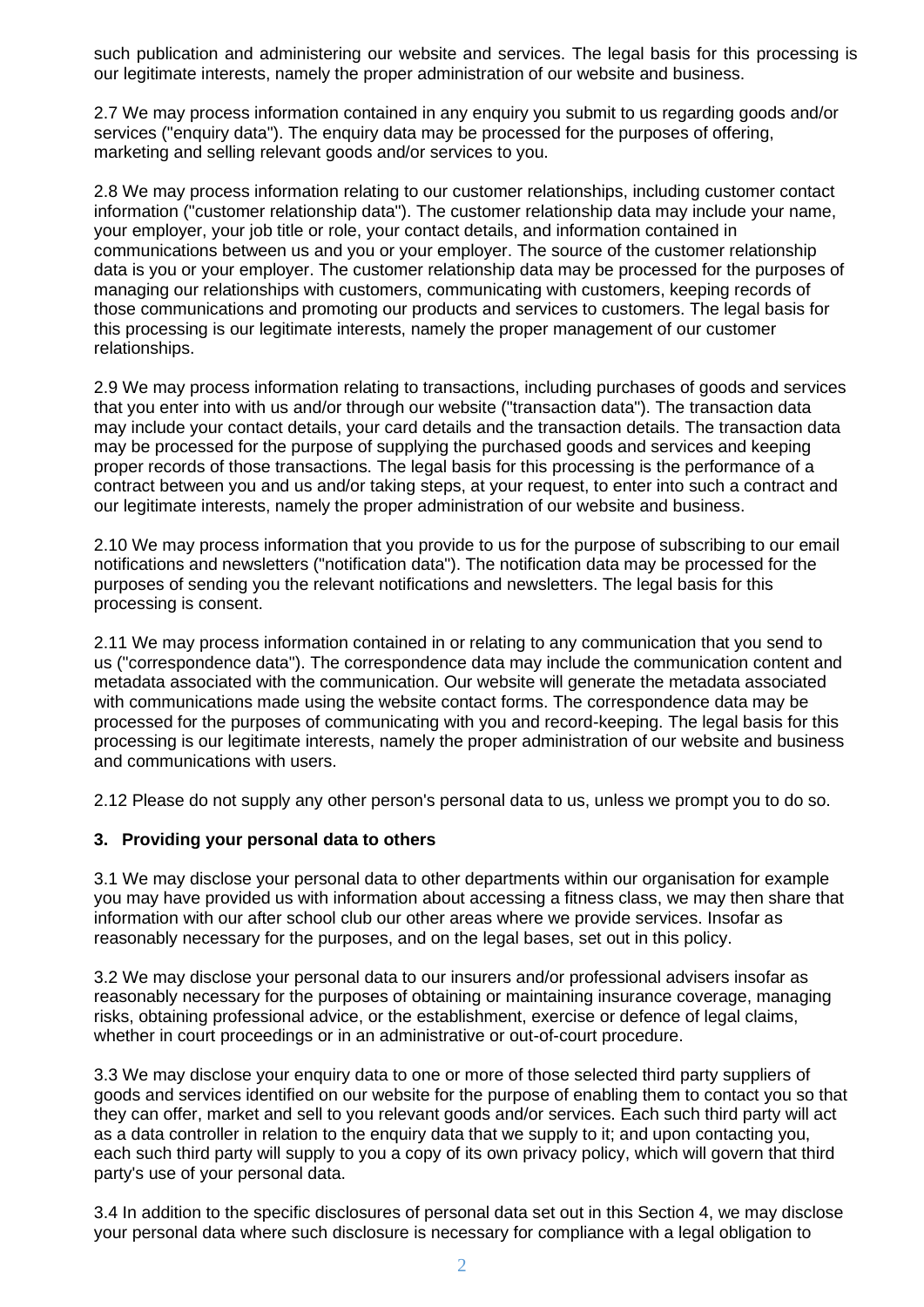which we are subject, or in order to protect your vital interests or the vital interests of another natural person. We may also disclose your personal data where such disclosure is necessary for the establishment, exercise or defence of legal claims, whether in court proceedings or in an administrative or out-of-court procedure.

# **4. International transfers of your personal data**

4.1 In this Section 4, we provide information about the circumstances in which your personal data may be transferred to countries outside the European Economic Area (EEA).

4.2 The hosting facilities for our website are Wix.com Transfers will be protected by appropriate safeguards, namely the use of standard data protection clauses adopted or approved by the European Commission.

4.3 You acknowledge that personal data that you submit for publication through our website or services may be available, via the internet, around the world. We cannot prevent the use (or misuse) of such personal data by others.

## **5. Retaining and deleting personal data**

5.1 This Section 5 sets out our data retention policies and procedure, which are designed to help ensure that we comply with our legal obligations in relation to the retention and deletion of personal data.

5.2 Personal data that we process for any purpose or purposes shall not be kept for longer than is necessary for that purpose or those purposes.

5.3 In some cases it is not possible for us to specify in advance the periods for which your personal data will be retained.

5.4 Notwithstanding the other provisions of this Section 5, we may retain your personal data where such retention is necessary for compliance with a legal obligation to which we are subject, or in order to protect your vital interests or the vital interests of another natural person.

## **6. Amendments**

6.1 We will update this policy from time to time by publishing a new version on our website.

6.2 You should check this page occasionally to ensure you are happy with any changes to this policy.

## **7. Your rights**

7.1 In this Section 7, we have summarised the rights that you have under data protection law. Some of the rights are complex, and not all of the details have been included in our summaries. Accordingly, you should read the relevant laws and guidance from the regulatory authorities for a full explanation of these rights.

7.2 Your principal rights under data protection law are:

- (a) the right to access;
- (b) the right to rectification;
- (c) the right to erasure;
- (d) the right to restrict processing;
- (e) the right to object to processing;
- (f) the right to data portability;
- (g) the right to complain to a supervisory authority; and
- (h) the right to withdraw consent.

7.3 You have the right to confirmation as to whether or not we process your personal data and, where we do, access to the personal data, together with certain additional information. That additional information includes details of the purposes of the processing, the categories of personal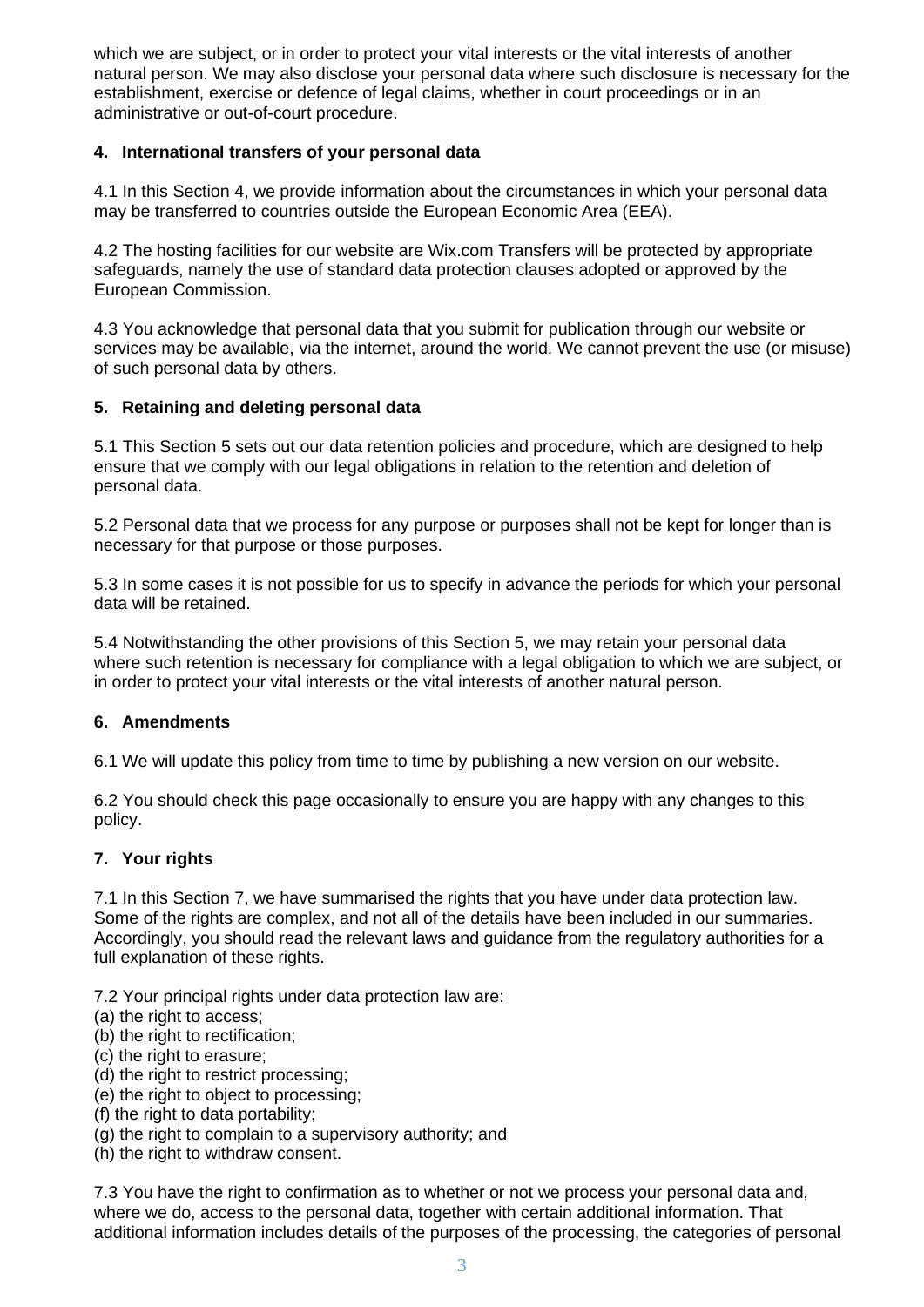data concerned and the recipients of the personal data. Providing the rights and freedoms of others are not affected, we will supply to you a copy of your personal data. The first copy will be provided free of charge, but additional copies may be subject to a reasonable fee.

7.4 You have the right to have any inaccurate personal data about you rectified and, taking into account the purposes of the processing, to have any incomplete personal data about you completed.

7.5 In some circumstances you have the right to the erasure of your personal data without undue delay. Those circumstances include: the personal data are no longer necessary in relation to the purposes for which they were collected or otherwise processed; you withdraw consent to consent based processing; you object to the processing under certain rules of applicable data protection law; the processing is for direct marketing purposes; and the personal data have been unlawfully processed. However, there are exclusions of the right to erasure. The general exclusions include where processing is necessary: for exercising the right of freedom of expression and information; for compliance with a legal obligation; or for the establishment, exercise or defence of legal claims.

7.6 In some circumstances you have the right to restrict the processing of your personal data. Those circumstances are: you contest the accuracy of the personal data; processing is unlawful but you oppose erasure; we no longer need the personal data for the purposes of our processing, but you require personal data for the establishment, exercise or defence of legal claims; and you have objected to processing, pending the verification of that objection. Where processing has been restricted on this basis, we may continue to store your personal data. However, we will only otherwise process it: with your consent; for the establishment, exercise or defence of legal claims; for the protection of the rights of another natural or legal person; or for reasons of important public interest.

7.7 You have the right to object to our processing of your personal data on grounds relating to your particular situation, but only to the extent that the legal basis for the processing is that the processing is necessary for: the performance of a task carried out in the public interest or in the exercise of any official authority vested in us; or the purposes of the legitimate interests pursued by us or by a third party. If you make such an objection, we will cease to process the personal information unless we can demonstrate compelling legitimate grounds for the processing which override your interests, rights and freedoms, or the processing is for the establishment, exercise or defence of legal claims.

7.8 You have the right to object to our processing of your personal data for direct marketing purposes (including profiling for direct marketing purposes). If you make such an objection, we will cease to process your personal data for this purpose.

7.9 You have the right to object to our processing of your personal data for scientific or historical research purposes or statistical purposes on grounds relating to your particular situation, unless the processing is necessary for the performance of a task carried out for reasons of public interest.

7.10 To the extent that the legal basis for our processing of your personal data is: (a) consent; or

(b) that the processing is necessary for the performance of a contract to which you are party or in order to take steps at your request prior to entering into a contract,

and such processing is carried out by automated means, you have the right to receive your personal data from us in a structured, commonly used and machine-readable format. However, this right does not apply where it would adversely affect the rights and freedoms of others.

7.11 If you consider that our processing of your personal information infringes data protection laws, you have a legal right to lodge a complaint with a supervisory authority responsible for data protection. You may do so in the EU member state of your habitual residence, your place of work or the place of the alleged infringement.

7.12 To the extent that the legal basis for our processing of your personal information is consent, you have the right to withdraw that consent at any time. Withdrawal will not affect the lawfulness of processing before the withdrawal.

7.13 You may exercise any of your rights in relation to your personal data by written notice to us, by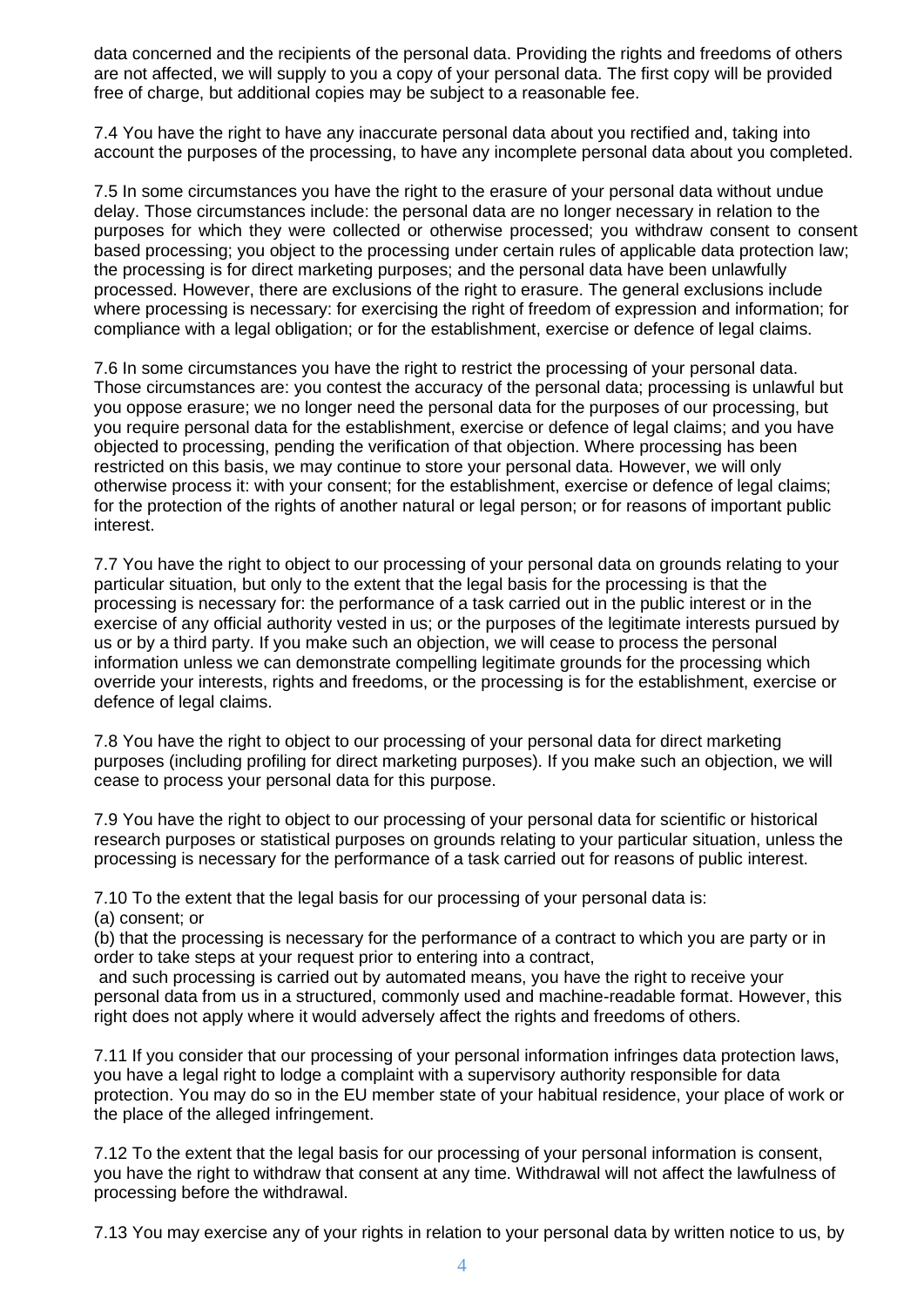email at admin@highbury-roundhouse.org.uk or by calling 0207 359 5916.

# **8. About cookies**

8.1 A cookie is a file containing an identifier (a string of letters and numbers) that is sent by a web server to a web browser and is stored by the browser. The identifier is then sent back to the server each time the browser requests a page from the server.

8.2 Cookies may be either "persistent" cookies or "session" cookies: a persistent cookie will be stored by a web browser and will remain valid until its set expiry date, unless deleted by the user before the expiry date; a session cookie, on the other hand, will expire at the end of the user session, when the web browser is closed.

8.3 Cookies do not typically contain any information that personally identifies a user, but personal information that we store about you may be linked to the information stored in and obtained from cookies.

#### **9. Cookies that we use**

9.1 We use cookies for the following purposes:

(a) Authentication - we use cookies to identify you when you visit our website and as you navigate our website;

(b) Status - we use cookies to help us to determine if you are logged into our website;

(c) Personalisation - we use cookies to store information about your preferences and to personalise the website for you;

(d) Security - we use cookies as an element of the security measures used to protect user accounts, including preventing fraudulent use of login credentials, and to protect our website and services generally;

(e) Analysis - we use cookies to help us to analyse the use and performance of our website and services; and

(f) Cookie consent - we use cookies to store your preferences in relation to the use of cookies more generally.

## **10. Cookies used by our service providers**

10.1 Our service providers use cookies and those cookies may be stored on your computer when you visit our website.

## **11. Managing cookies**

11.1 Most browsers allow you to refuse to accept cookies and to delete cookies. The methods for doing so vary from browser to browser, and from version to version. You can however obtain uptodate information about blocking and deleting cookies via these links:

(a) https://support.google.com/chrome/answer/95647?hl=en (Chrome);

(b) https://support.mozilla.org/en-US/kb/enable-and-disable-cookies-websitepreferences (Firefox);

(c) http://www.opera.com/help/tutorials/security/cookies/ (Opera);

(d) https://support.microsoft.com/en-gb/help/17442/windows-internet-explorer-delete-managecookies (Internet Explorer);

(e) https://support.apple.com/kb/PH21411 (Safari); and

(f) https://privacy.microsoft.com/en-us/windows-10-microsoft-edge-and-privacy (Edge).

11.2 Blocking all cookies will have a negative impact upon the usability of many websites.

11.3 If you block cookies, you will not be able to use all the features on our website.

## **12. Our details**

This website is owned and operated by Highbury Roundhouse (with Wix.com and Comm-Tech).

12.2 We are registered in England and Wales as a company limited by guarantee under registration number: 1759460 and Registered Charity Number 288370, and our registered office is at: